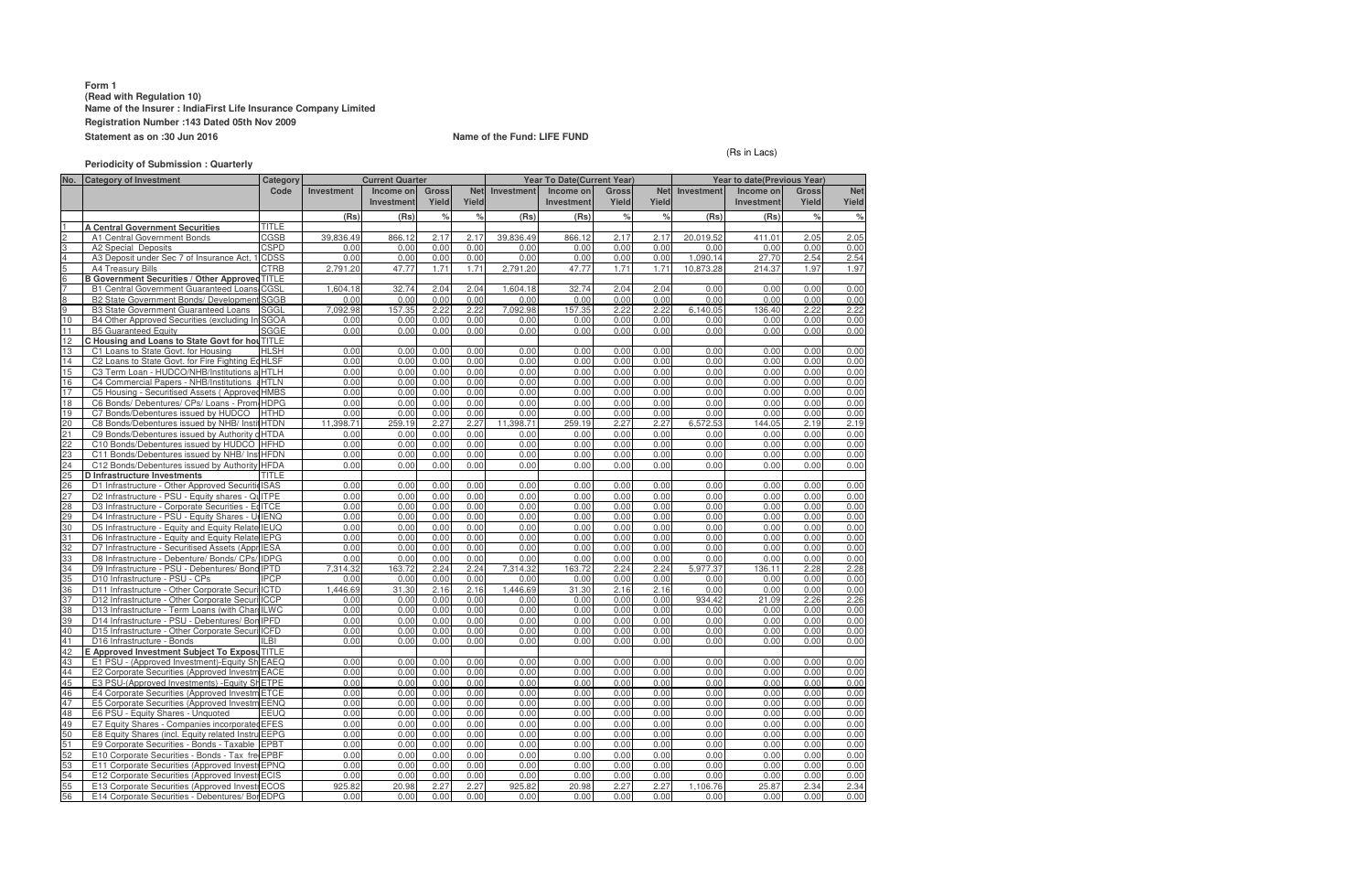| 57 | E15 Corporate Securities (Approved Investr ECDI    |              | 0.00      | 0.00     | 0.00 | 0.00 | 0.00      | 0.00     | 0.00 | 0.00 | 0.00      | 0.00     | 0.00      | 0.00      |
|----|----------------------------------------------------|--------------|-----------|----------|------|------|-----------|----------|------|------|-----------|----------|-----------|-----------|
| 58 | E16 Investment Properties - Immovable              | <b>FINP</b>  | 0.00      | 0.00     | 0.00 | 0.00 | 0.00      | 0.00     | 0.00 | 0.00 | 0.00      | 0.00     | 0.00      | 0.00      |
| 59 | E17 Loans - Policy Loans                           | ELPL         | 0.00      | 0.00     | 0.00 | 0.00 | 0.00      | 0.00     | 0.00 | 0.00 | 0.00      | 0.00     | 0.00      | 0.00      |
| 60 | E18 Loans Secured Loans - Mortgage of ProELMI      |              | 0.00      | 0.00     | 0.00 | 0.00 | 0.00      | 0.00     | 0.00 | 0.00 | 0.00      | 0.00     | 0.00      | 0.00      |
| 61 | E19 Loans Secured Loans -Mortgage of ProELMO       |              | 0.00      | 0.00     | 0.00 | 0.00 | 0.00      | 0.00     | 0.00 | 0.00 | 0.00      | 0.00     | 0.00      | 0.00      |
| 62 | E20 Deposits - Deposit with scheduled ban ECDB     |              | 800.63    | 17.61    | 2.20 | 2.20 | 800.63    | 17.61    | 2.20 | 2.20 | 800.59    | 18.84    | 2.35      | 2.35      |
| 63 | E21 Deposits - CDs with Scheduled Banks EDCD       |              | 0.00      | 0.00     | 0.00 | 0.00 | 0.00      | 0.00     | 0.00 | 0.00 | 0.00      | 0.00     | 0.00      | 0.00      |
| 64 | E22 Deposits - Money at call and short not ECMR    |              | 0.00      | 0.00     | 0.00 | 0.00 | 0.00      | 0.00     | 0.00 | 0.00 | 0.00      | 0.00     | 0.00      | 0.00      |
| 65 | E23 CCIL (Approved Investement) - CBLO ECBO        |              | 16.044.90 | 252.39   | 1.57 | 1.57 | 16.044.90 | 252.39   | 1.57 | 1.57 | 9.688.35  | 178.90   | 1.85      | 1.85      |
| 66 | E24 Commercial Papers issued by all India ECCP     |              | 0.00      | 0.00     | 0.00 | 0.00 | 0.00      | 0.00     | 0.00 | 0.00 | 0.00      | 0.00     | 0.00      | 0.00      |
| 67 | <b>E25 Application Money</b>                       | <b>ECAM</b>  | 0.00      | 0.00     | 0.00 | 0.00 | 0.00      | 0.00     | 0.00 | 0.00 | 0.00      | 0.00     | 0.00      | 0.00      |
| 68 | E26 Deposit with Primary Dealers duly rece EDPD    |              | 0.00      | 0.00     | 0.00 | 0.00 | 0.00      | 0.00     | 0.00 | 0.00 | 0.00      | 0.00     | 0.00      | 0.00      |
| 69 | E27 Perpetual Debt Instruments of Tier I an EUPD   |              | 0.00      | 0.00     | 0.00 | 0.00 | 0.00      | 0.00     | 0.00 | 0.00 | 0.00      | 0.00     | 0.00      | 0.00      |
| 70 | E28 Perpetual Debt Instruments of Tier I an EPPD   |              | 0.00      | 0.00     | 0.00 | 0.00 | 0.00      | 0.00     | 0.00 | 0.00 | 0.00      | 0.00     | 0.00      | 0.00      |
| 71 | E29 Perpetual Non-Cum. P. Shares and Re EUPS       |              | 0.00      | 0.00     | 0.00 | 0.00 | 0.00      | 0.00     | 0.00 | 0.00 | 0.00      | 0.00     | 0.00      | 0.00      |
| 72 | E30 Perpetual Non-Cum. P.Shares and Re EPPS        |              | 0.00      | 0.00     | 0.00 | 0.00 | 0.00      | 0.00     | 0.00 | 0.00 | 0.00      | 0.00     | 0.00      | 0.00      |
| 73 | E31 Foreign Debt Securities (Invested prior EFDS   |              | 0.00      | 0.00     | 0.00 | 0.00 | 0.00      | 0.00     | 0.00 | 0.00 | 0.00      | 0.00     | 0.00      | 0.00      |
| 74 | E32 Mutual Funds - ETF                             | <b>EETF</b>  | 0.00      | 0.00     | 0.00 | 0.00 | 0.00      | 0.00     | 0.00 | 0.00 | 0.00      | 0.00     | 0.00      | 0.00      |
| 75 | E33 Mutual Funds - Gilt/ G Sec/ Liquid Sch EGMF    |              | 0.00      | 0.00     | 0.00 | 0.00 | 0.00      | 0.00     | 0.00 | 0.00 | 0.00      | 0.00     | $-130.00$ | $-130.00$ |
| 76 | E34 Alternate Investment Fund - AIF                | <b>OAFA</b>  | 753.11    | 25.39    | 3.37 | 3.37 | 753.11    | 25.39    | 3.37 | 3.37 | 347.98    | 1.96     | 0.56      | 0.56      |
| 77 | E35 Mutual Funds - (under Insurer's Prome          | <b>EMPG</b>  | 0.00      | 0.00     | 0.00 | 0.00 | 0.00      | 0.00     | 0.00 | 0.00 | 0.00      | 0.00     | 0.00      | 0.00      |
| 78 | E36 Net Current Assets (Only in respect of         | <b>ENCA</b>  | 0.00      | 0.00     | 0.00 | 0.00 | 0.00      | 0.00     | 0.00 | 0.00 | 0.00      | 0.00     | 0.00      | 0.00      |
| 79 | <b>F Other than Approved Securities</b>            | <b>TITLE</b> |           |          |      |      |           |          |      |      |           |          |           |           |
| 80 | F1 Other than Approved Investments - Bond OBPT     |              | 0.00      | 0.00     | 0.00 | 0.00 | 0.00      | 0.00     | 0.00 | 0.00 | 0.00      | 0.00     | 0.00      | 0.00      |
| 81 | F2 Other than Approved Investments -Bond OBPF      |              | 0.00      | 0.00     | 0.00 | 0.00 | 0.00      | 0.00     | 0.00 | 0.00 | 0.00      | 0.00     | 0.00      | 0.00      |
| 82 | F3 Other than Approved Investments - Equi OESH     |              | 0.00      | 0.00     | 0.00 | 0.00 | 0.00      | 0.00     | 0.00 | 0.00 | 0.00      | 0.00     | 0.00      | 0.00      |
| 83 | F4 Equity Shares (incl. Equity related Instru OEPG |              | 0.00      | 0.00     | 0.00 | 0.00 | 0.00      | 0.00     | 0.00 | 0.00 | 0.00      | 0.00     | 0.00      | 0.00      |
| 84 | F5 Other than Approved Investments -DebeOLDB       |              | 0.00      | 0.00     | 0.00 | 0.00 | 0.00      | 0.00     | 0.00 | 0.00 | 0.00      | 0.00     | 0.00      | 0.00      |
| 85 | F6 Debentures/ Bonds/ CPs/ Loans etc. - PODPG      |              | 0.00      | 0.00     | 0.00 | 0.00 | 0.00      | 0.00     | 0.00 | 0.00 | 0.00      | 0.00     | 0.00      | 0.00      |
| 86 | <b>F7 Commercial Papers</b>                        | OACP         | 0.00      | 0.00     | 0.00 | 0.00 | 0.00      | 0.00     | 0.00 | 0.00 | 0.00      | 0.00     | 0.00      | 0.00      |
| 87 | F8 Other than Approved Investments -Pref OPSH      |              | 0.00      | 0.00     | 0.00 | 0.00 | 0.00      | 0.00     | 0.00 | 0.00 | 0.00      | 0.00     | 0.00      | 0.00      |
| 88 | F9 Other than Approved Investments - Vent OVNF     |              | 0.00      | 0.00     | 0.00 | 0.00 | 0.00      | 0.00     | 0.00 | 0.00 | 0.00      | 0.00     | 0.00      | 0.00      |
| 89 | F10 Other than Approved Investments - Sho OSLU     |              | 0.00      | 0.00     | 0.00 | 0.00 | 0.00      | 0.00     | 0.00 | 0.00 | 0.00      | 0.00     | 0.00      | 0.00      |
| 90 | F11 Other than Approved Investments - Tel OTLW     |              | 0.00      | 0.00     | 0.00 | 0.00 | 0.00      | 0.00     | 0.00 | 0.00 | 0.00      | 0.00     | 0.00      | 0.00      |
| 91 | F12 Mutual Funds - Debt/ Income/ Serial PIIOMGS    |              | 0.00      | 0.00     | 0.00 | 0.00 | 0.00      | 0.00     | 0.00 | 0.00 | 0.00      | 0.00     | 0.00      | 0.00      |
| 92 | F13 Mutual Funds - (under Insurer's Promo OMPG     |              | 0.00      | 0.00     | 0.00 | 0.00 | 0.00      | 0.00     | 0.00 | 0.00 | 0.00      | 0.00     | 0.00      | 0.00      |
| 93 | <b>F14 Derivative Instruments</b>                  | <b>OCDI</b>  | 0.00      | 0.00     | 0.00 | 0.00 | 0.00      | 0.00     | 0.00 | 0.00 | 0.00      | 0.00     | 0.00      | 0.00      |
| 94 | F15 Securitised Assets (underlying assets          | <b>FOPSA</b> | 0.00      | 0.00     | 0.00 | 0.00 | 0.00      | 0.00     | 0.00 | 0.00 | 0.00      | 0.00     | 0.00      | 0.00      |
| 95 | F16 Equity Shares (PSU & Unlisted)                 | <b>OEPU</b>  | 125.00    | 0.00     | 0.00 | 0.00 | 125.00    | 0.00     | 0.00 | 0.00 | 125.00    | 0.00     | 0.00      | 0.00      |
| 96 | F17 Investment properties - Immovable              | <b>OIPI</b>  | 0.00      | 0.00     | 0.00 | 0.00 | 0.00      | 0.00     | 0.00 | 0.00 | 0.00      | 0.00     | 0.00      | 0.00      |
|    |                                                    | <b>TOTAL</b> | 90,134.05 | 1,872.94 | 2.08 | 2.08 | 90,134.05 | 1,872.94 | 2.08 | 2.08 | 63,675.98 | 1,316.30 | 2.07      | 2.07      |

Signature : \_\_\_\_\_\_ Date : 15 Jul 2016 Full Name : Satishwar Balakrishnan Chief Financial Officer

## **CERTIFICATION**

Certified that the information given herein are correct and complete to the best of my knowledge and belief and nothing has been concealed or suppressed

Note: Category of investment (COI) shall be as per Guidelines, as amended from time to time

1. Based on daily simple Average of Investments

2. Yield netted for tax

3. In the previous year column, figures of the corresponding Year to date of the previous financial year shall be shown.

4. FORM-1 shall be prepared in respect of each fund. In case of ULIP FORM-1 shall be prepared at Segregated Fund (SFIN) level and also at consolidated level.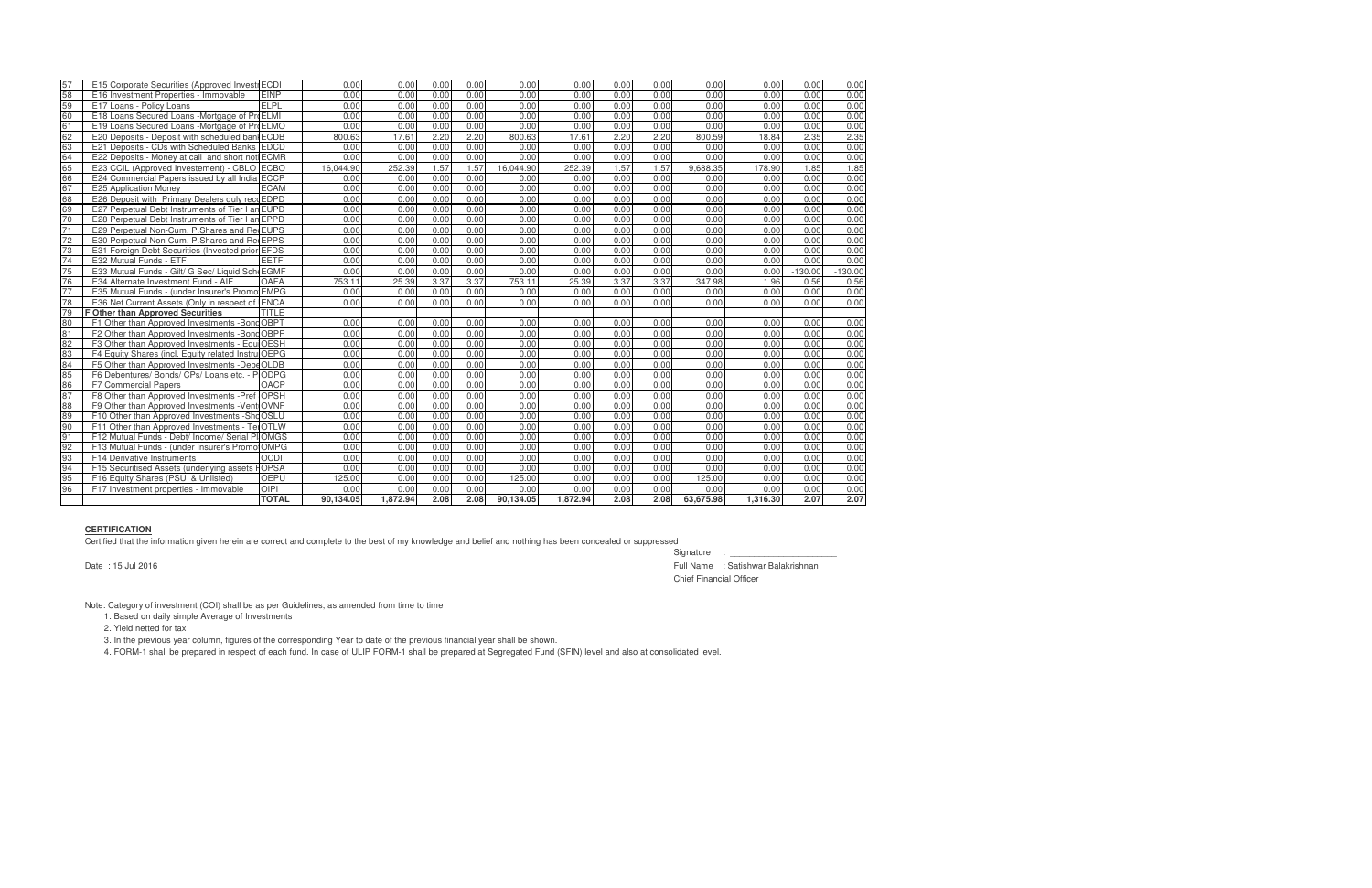## **Form 1 (Read with Regulation 10) Name of the Insurer : IndiaFirst Life Insurance Company Limited Registration Number :143 Dated 05th Nov 2009 Statement as on :30 Jun 2016 Name of the Fund: PENSION AND GEN ANNUITY BUSINESS**

(Rs in Lacs)

# **Periodicity of Submission : Quarterly**

|                 | No. Category of Investment                            | Category     |                   | <b>Current Quarter</b>  |                       | <b>Year To Date (Current Year)</b> |                   |                                |                       | <b>Year to date (Previous Year)</b> |                   |                                             |        |                     |
|-----------------|-------------------------------------------------------|--------------|-------------------|-------------------------|-----------------------|------------------------------------|-------------------|--------------------------------|-----------------------|-------------------------------------|-------------------|---------------------------------------------|--------|---------------------|
|                 |                                                       | Code         | <b>Investment</b> | Income on<br>Investment | <b>Gross</b><br>Yield | <b>Net</b><br>Yield                | <b>Investment</b> | Income on<br><b>Investment</b> | <b>Gross</b><br>Yield | <b>Net</b><br>Yield                 | <b>Investment</b> | <b>Income on Gross</b><br><b>Investment</b> | Yield  | <b>Net</b><br>Yield |
|                 |                                                       |              | (Rs)              | (Rs)                    | $\frac{9}{6}$         | $\%$                               | (Rs)              | (Rs)                           | $\frac{1}{6}$         | $\frac{1}{6}$                       | (Rs)              | (Rs)                                        | $\%$   | $\frac{1}{6}$       |
|                 | <b>A Central Government Securities</b>                | <b>TITLE</b> |                   |                         |                       |                                    |                   |                                |                       |                                     |                   |                                             |        |                     |
|                 | A1 Central Government Bonds                           | CGSB         | 2,02,466.83       | 4,350.81                | 2.15                  | 2.15                               | 2,02,466.83       | 4,350.81                       | 2.15                  |                                     | 2.15 1.47,195.63  | 3.045.87                                    | 2.07   | 2.07                |
| 3               | A2 Special Deposits                                   | <b>CSPD</b>  | 0.00              | 0.00                    | 0.00                  | 0.00                               | 0.00              | 0.00                           | 0.00                  | 0.00                                | 0.00              | 0.00                                        | 0.00   | 0.00                |
| $\overline{4}$  | A3 Deposit under Sec 7 of Insurance Act,              | 1 CDSS       | 0.00              | 0.00                    | 0.00                  | 0.00                               | 0.00              | 0.00                           | 0.00                  | 0.00                                | 0.00              | 0.00                                        | 0.00   | 0.00                |
| 5               | A4 Treasury Bills                                     | <b>CTRB</b>  | 0.00              | 0.00                    | 0.00                  | 0.00                               | 0.00              | 0.00                           | 0.00                  | 0.00                                | 0.00              | 0.00                                        | 0.00   | 0.00                |
| $6\overline{6}$ | <b>B Government Securities / Other Approved TITLE</b> |              |                   |                         |                       |                                    |                   |                                |                       |                                     |                   |                                             |        |                     |
|                 | <b>B1 Central Government Guaranteed Loans CGSL</b>    |              | 18,876.73         | 409.20                  | 2.17                  | 2.17                               | 18,876.73         | 409.20                         | 2.17                  | 2.17                                | 14,835.71         | 343.36                                      | 2.31   | 2.31                |
| $\bf8$          | B2 State Government Bonds/ Development SGGB           |              | 0.00              | 0.00                    | 0.00                  | 0.00                               | 0.00              | 0.00                           | 0.00                  | 0.00                                | 0.00              | 0.00                                        | 0.00   | 0.00                |
| 9               | <b>B3 State Government Guaranteed Loans</b>           | <b>SGGL</b>  | 43,343.97         | 881.22                  | 2.03                  | 2.03                               | 43,343.97         | 881.22                         | 2.03                  | 2.03                                | 40,321.96         | 815.84                                      | 2.02   | 2.02                |
| 10              | B4 Other Approved Securities (excluding In SGOA       |              | 0.00              | 0.00                    | 0.00                  | 0.00                               | 0.00              | 0.00                           | 0.00                  | 0.00                                | 0.00              | 0.00                                        | 0.00   | 0.00                |
| 11              | <b>B5 Guaranteed Equity</b>                           | SGGE         | 0.00              | 0.00                    | 0.00                  | 0.00                               | 0.00              | 0.00                           | 0.00                  | 0.00                                | 0.00              | 0.00                                        | 0.00   | 0.00                |
| 12              | C Housing and Loans to State Govt for hou TITLE       |              |                   |                         |                       |                                    |                   |                                |                       |                                     |                   |                                             |        |                     |
| 13              | C1 Loans to State Govt. for Housing                   | <b>HLSH</b>  | 0.00              | 0.00                    | 0.00                  | 0.00                               | 0.00              | 0.00                           | 0.00                  | 0.00                                | 0.00              | 0.00                                        | 0.00   | 0.00                |
| 14              | C2 Loans to State Govt. for Fire Fighting EdHLSF      |              | 0.00              | 0.00                    | 0.00                  | 0.00                               | 0.00              | 0.00                           | 0.00                  | 0.00                                | 0.00              | 0.00                                        | 0.00   | 0.00                |
| 15              | C3 Term Loan - HUDCO/NHB/Institutions a HTLH          |              | 0.00              | 0.00                    | 0.00                  | 0.00                               | 0.00              | 0.00                           | 0.00                  | 0.00                                | 0.00              | 0.00                                        | 0.00   | 0.00                |
| 16              | C4 Commercial Papers - NHB/Institutions & HTLN        |              | 0.00              | 0.00                    | 0.00                  | 0.00                               | 0.00              | 0.00                           | 0.00                  | 0.00                                | 0.00              | 0.00                                        | 0.00   | 0.00                |
| 17              | C5 Housing - Securitised Assets (Approved HMBS        |              | 0.00              | 0.00                    | 0.00                  | 0.00                               | 0.00              | 0.00                           | 0.00                  | 0.00                                | 0.00              | 0.00                                        | 0.00   | 0.00                |
| 18              | C6 Bonds/ Debentures/ CPs/ Loans - Prom HDPG          |              | 0.00              | 0.00                    | 0.00                  | 0.00                               | 0.00              | 0.00                           | 0.00                  | 0.00                                | 0.00              | 0.00                                        | 0.00   | 0.00                |
| 19              | C7 Bonds/Debentures issued by HUDCO                   | <b>HTHD</b>  | 0.00              | 0.00                    | 0.00                  | 0.00                               | 0.00              | 0.00                           | 0.00                  | 0.00                                | 0.00              | 0.00                                        | 0.00   | 0.00                |
| 20              | C8 Bonds/Debentures issued by NHB/ InstitHTDN         |              | 61,178.34         | 1,320.23                | 2.16                  | 2.16                               | 61,178.34         | 1,320.23                       | 2.16                  | 2.16                                | 53,000.34         | 1,125.95                                    | 2.12   | 2.12                |
| 21              | C9 Bonds/Debentures issued by Authority o HTDA        |              | 0.00              | 0.00                    | 0.00                  | 0.00                               | 0.00              | 0.00                           | 0.00                  | 0.00                                | 0.00              | 0.00                                        | 0.00   | 0.00                |
| 22              | C10 Bonds/Debentures issued by HUDCO HFHD             |              | 0.00              | 0.00                    | 0.00                  | 0.00                               | 0.00              | 0.00                           | 0.00                  | 0.00                                | 0.00              | 0.00                                        | 0.00   | 0.00                |
| 23              | C11 Bonds/Debentures issued by NHB/ InstHFDN          |              | 0.00              | 0.00                    | 0.00                  | 0.00                               | 0.00              | 0.00                           | 0.00                  | 0.00                                | 0.00              | 0.00                                        | 0.00   | 0.00                |
| 24              | C12 Bonds/Debentures issued by Authority HFDA         |              | 0.00              | 0.00                    | 0.00                  | 0.00                               | 0.00              | 0.00                           | 0.00                  | 0.00                                | 0.00              | 0.00                                        | 0.00   | 0.00                |
| 25              | <b>D</b> Infrastructure Investments                   | <b>TITLE</b> |                   |                         |                       |                                    |                   |                                |                       |                                     |                   |                                             |        |                     |
| 26              | D1 Infrastructure - Other Approved Securitie ISAS     |              | 0.00              | 0.00                    | 0.00                  | 0.00                               | 0.00              | 0.00                           | 0.00                  | 0.00                                | 0.00              | 0.00                                        | 0.00   | 0.00                |
| 27              | D2 Infrastructure - PSU - Equity shares - QuITPE      |              | 447.05            | 20.76                   | 4.64                  | 4.64                               | 447.05            | 20.76                          | 4.64                  | 4.64                                | 0.00              | 0.00                                        | 0.00   | 0.00                |
| 28              | D3 Infrastructure - Corporate Securities - EdITCE     |              | 0.00              | 0.00                    | 0.00                  | 0.00                               | 0.00              | 0.00                           | 0.00                  | 0.00                                | 212.12            | (20.84)                                     | (9.83) | (9.83)              |
| 29<br>30        | D4 Infrastructure - PSU - Equity Shares - UI IENQ     |              | 0.00              | 0.00                    | 0.00                  | 0.00                               | 0.00              | 0.00                           | 0.00                  | 0.00                                | 0.00              | 0.00                                        | 0.00   | 0.00                |
|                 | D5 Infrastructure - Equity and Equity Relate IEUQ     |              | 0.00              | 0.00                    | 0.00                  | 0.00                               | 0.00              | 0.00                           | 0.00                  | 0.00                                | 0.00              | 0.00                                        | 0.00   | 0.00                |
| 31              | D6 Infrastructure - Equity and Equity Relate IEPG     |              | 0.00              | 0.00                    | 0.00                  | 0.00                               | 0.00              | 0.00                           | 0.00                  | 0.00                                | 0.00              | 0.00                                        | 0.00   | 0.00                |
| 32              | D7 Infrastructure - Securitised Assets (Appr IESA     |              | 0.00              | 0.00                    | 0.00                  | 0.00                               | 0.00              | 0.00                           | 0.00                  | 0.00                                | 0.00              | 0.00                                        | 0.00   | 0.00                |
| 33              | D8 Infrastructure - Debenture/ Bonds/ CPs/ IDPG       |              | 0.00              | 0.00                    | 0.00                  | 0.00                               | 0.00              | 0.00                           | 0.00                  | 0.00                                | 0.00              | 0.00                                        | 0.00   | 0.00                |
| 34              | D9 Infrastructure - PSU - Debentures/ Bond IPTD       |              | 85,648.98         | 1,799.04                | 2.10                  | 2.10                               | 85,648.98         | 1,799.04                       | 2.10                  | 2.10                                | 70,651.09         | 1,591.87                                    | 2.25   | 2.25                |
| 35              | D10 Infrastructure - PSU - CPs                        | <b>IPCP</b>  | 0.00              | 0.00                    | 0.00                  | 0.00                               | 0.00              | 0.00                           | 0.00                  | 0.00                                | 0.00              | 0.00                                        | 0.00   | 0.00                |
| 36              | D11 Infrastructure - Other Corporate Securi ICTD      |              | 7,165.24          | 156.91                  | 2.19                  | 2.19                               | 7,165.24          | 156.91                         | 2.19                  | 2.19                                | 4,019.79          | 85.86                                       | 2.14   | 2.14                |
| 37              | D12 Infrastructure - Other Corporate Securi ICCP      |              | 0.00              | 0.00                    | 0.00                  | 0.00                               | 0.00              | 0.00                           | 0.00                  | 0.00                                | 0.00              | 0.00                                        | 0.00   | 0.00                |
| 38              | D13 Infrastructure - Term Loans (with Charl ILWC      |              | 0.00              | 0.00                    | 0.00                  | 0.00                               | 0.00              | 0.00                           | 0.00                  | 0.00                                | 0.00              | 0.00                                        | 0.00   | 0.00                |
| 39              | D14 Infrastructure - PSU - Debentures/ Bon IPFD       |              | 0.00              | 0.00                    | 0.00                  | 0.00                               | 0.00              | 0.00                           | 0.00                  | 0.00                                | 0.00              | 0.00                                        | 0.00   | 0.00                |
| 40              | D15 Infrastructure - Other Corporate Securi ICFD      |              | 0.00              | 0.00                    | 0.00                  | 0.00                               | 0.00              | 0.00                           | 0.00                  | 0.00                                | 0.00              | 0.00                                        | 0.00   | 0.00                |
| 41              | D16 Infrastructure - Bonds                            | ILBI         | 3,000.00          | 65.37                   | 2.18                  | 2.18                               | 3,000.00          | 65.37                          | 2.18                  | 2.18                                | 3.000.00          | 65.54                                       | 2.18   | 2.18                |
| 42              | E Approved Investment Subject To Exposu TITLE         |              |                   |                         |                       |                                    |                   |                                |                       |                                     |                   |                                             |        |                     |
| 43              | E1 PSU - (Approved Investment)-Equity Sh EAEQ         |              | 656.67            | 84.06                   | 12.80                 | 12.80                              | 656.67            | 84.06                          | 12.80                 | 12.80                               | 96.98             | (4.62)                                      | (4.76) | (4.76)              |
| 44              | E2 Corporate Securities (Approved Investm EACE        |              | 468.17            | 19.39                   | 4.14                  | 4.14                               | 468.17            | 19.39                          | 4.14                  | 4.14                                | 1,455.80          | 59.36                                       | 4.08   | 4.08                |
| 45              | E3 PSU-(Approved Investments) - Equity SHETPE         |              | 0.00              | 0.00                    | 0.00                  | 0.00                               | 0.00              | 0.00                           | 0.00                  | 0.00                                | 0.00              | 0.00                                        | 0.00   | 0.00                |
| 46              | E4 Corporate Securities (Approved Investm ETCE        |              | 0.00              | 0.00                    | 0.00                  | 0.00                               | 0.00              | 0.00                           | 0.00                  | 0.00                                | 0.00              | 0.00                                        | 0.00   | 0.00                |
| 47              | E5 Corporate Securities (Approved Investm EENQ        |              | 0.00              | 0.00                    | 0.00                  | 0.00                               | 0.00              | 0.00                           | 0.00                  | 0.00                                | 0.00              | 0.00                                        | 0.00   | 0.00                |
| 48              | E6 PSU - Equity Shares - Unquoted                     | <b>EEUQ</b>  | 0.00              | 0.00                    | 0.00                  | 0.00                               | 0.00              | 0.00                           | 0.00                  | 0.00                                | 0.00              | 0.00                                        | 0.00   | 0.00                |
| 49              | E7 Equity Shares - Companies incorporated EFES        |              | 0.00              | 0.00                    | 0.00                  | 0.00                               | 0.00              | 0.00                           | 0.00                  | 0.00                                | 0.00              | 0.00                                        | 0.00   | 0.00                |
| $\overline{50}$ | E8 Equity Shares (incl. Equity related Instru EEPG    |              | 0.00              | 0.00                    | 0.00                  | 0.00                               | 0.00              | 0.00                           | 0.00                  | 0.00                                | 0.00              | 0.09                                        | 0.00   | 0.00                |
| 51              | E9 Corporate Securities - Bonds - Taxable EPBT        |              | 1,012.79          | 21.60                   | 2.13                  | 2.13                               | 1,012.79          | 21.60                          | 2.13                  | 2.13                                | 2,521.04          | 57.01                                       | 2.26   | 2.26                |
| 52              | E10 Corporate Securities - Bonds - Tax fre EPBF       |              | 0.00              | 0.00                    | 0.00                  | 0.00                               | 0.00              | 0.00                           | 0.00                  | 0.00                                | 0.00              | 0.00                                        | 0.00   | 0.00                |
| 53              | E11 Corporate Securities (Approved Investr EPNQ       |              | 0.00              | 0.00                    | 0.00                  | 0.00                               | 0.00              | 0.00                           | 0.00                  | 0.00                                | 0.00              | 0.00                                        | 0.00   | 0.00                |
| 54              | <b>E12 Corporate Securities (Approved InvestrECIS</b> |              | 0.00              | 0.00                    | 0.00                  | 0.00                               | 0.00              | 0.00                           | 0.00                  | 0.00                                | 0.00              | 0.00                                        | 0.00   | 0.00                |
| 55              | E13 Corporate Securities (Approved InvestrECOS        |              | 27,113.62         | 617.86                  | 2.28                  | 2.28                               | 27,113.62         | 617.86                         | 2.28                  | 2.28                                | 28,647.98         | 689.67                                      | 2.41   | 2.41                |
| 56              | E14 Corporate Securities - Debentures/ Bor EDPG       |              | 0.00              | 0.00                    | 0.00                  | 0.00                               | 0.00              | 0.00                           | 0.00                  | 0.00                                | 0.00              | 0.00                                        | 0.00   | 0.00                |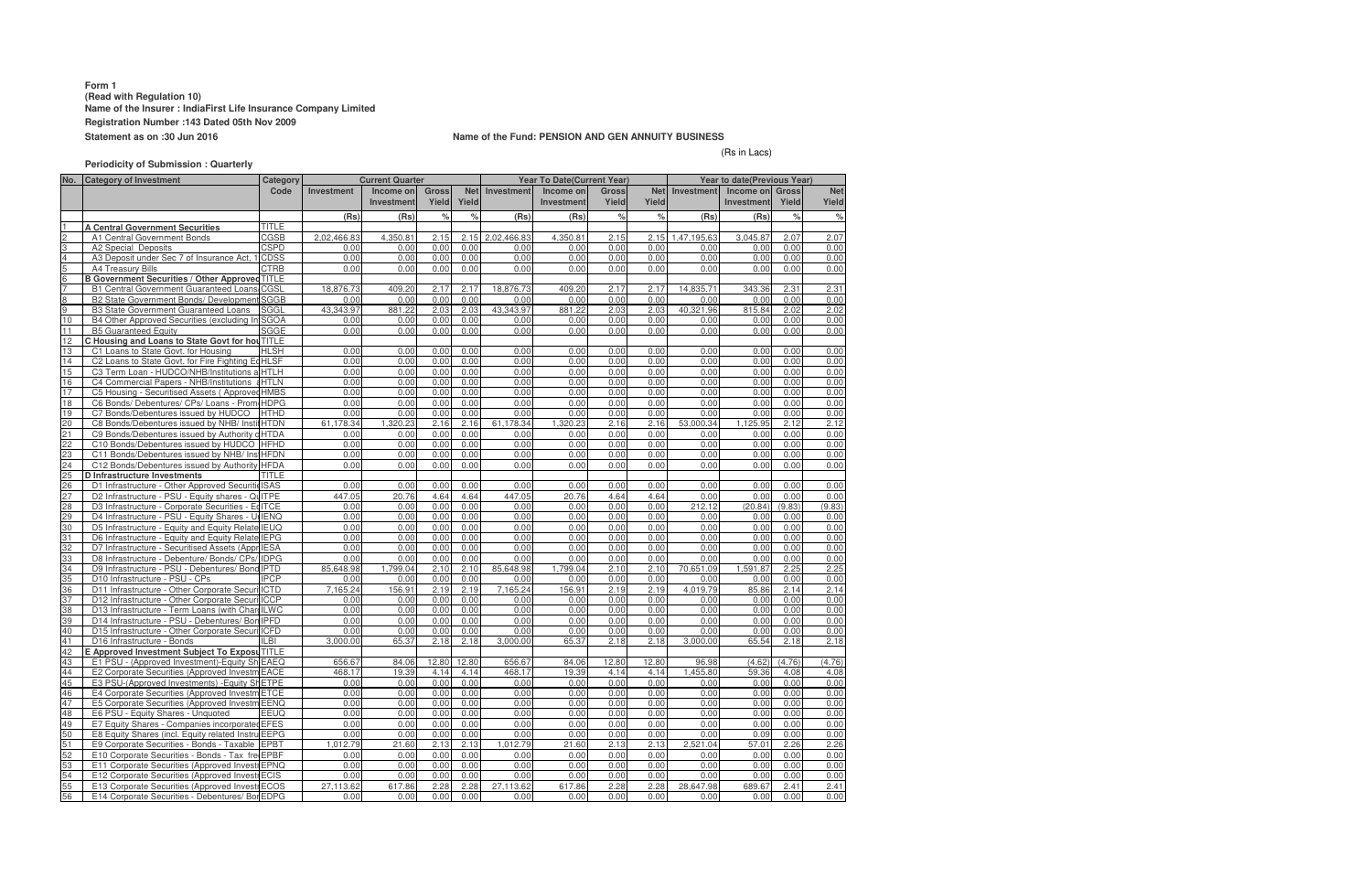| 57 | E15 Corporate Securities (Approved InvestrECDI     |              | 0.00        | 0.00      | 0.00 | 0.00 | 0.00             | 0.00      | 0.00 | 0.00 | 0.00             | 0.00     | 0.00 | 0.00 |
|----|----------------------------------------------------|--------------|-------------|-----------|------|------|------------------|-----------|------|------|------------------|----------|------|------|
| 58 | E16 Investment Properties - Immovable              | <b>EINP</b>  | 0.00        | 0.00      | 0.00 | 0.00 | 0.00             | 0.00      | 0.00 | 0.00 | 0.00             | 0.00     | 0.00 | 0.00 |
| 59 | E17 Loans - Policy Loans                           | ELPL         | 0.00        | 0.00      | 0.00 | 0.00 | 0.00             | 0.00      | 0.00 | 0.00 | 0.00             | 0.00     | 0.00 | 0.00 |
| 60 | E18 Loans Secured Loans - Mortgage of Pro ELMI     |              | 0.00        | 0.00      | 0.00 | 0.00 | 0.00             | 0.00      | 0.00 | 0.00 | 0.00             | 0.00     | 0.00 | 0.00 |
| 61 | E19 Loans Secured Loans -Mortgage of ProELMO       |              | 0.00        | 0.00      | 0.00 | 0.00 | 0.00             | 0.00      | 0.00 | 0.00 | 0.00             | 0.00     | 0.00 | 0.00 |
| 62 | E20 Deposits - Deposit with scheduled ban ECDB     |              | 1.999.98    | 2.47      | 0.12 | 0.12 | 1.999.98         | 2.47      | 0.12 | 0.12 | 1.400.00         | 21.41    | 1.53 | 1.53 |
| 63 | E21 Deposits - CDs with Scheduled Banks EDCD       |              | 0.00        | 0.00      | 0.00 | 0.00 | 0.00             | 0.00      | 0.00 | 0.00 | 0.00             | 0.00     | 0.00 | 0.00 |
| 64 | E22 Deposits - Money at call and short not ECMR    |              | 0.00        | 0.00      | 0.00 | 0.00 | 0.00             | 0.00      | 0.00 | 0.00 | 0.00             | 0.00     | 0.00 | 0.00 |
| 65 | E23 CCIL (Approved Investement) - CBLO ECBO        |              | 34.189.77   | 541.48    | 1.58 | 1.58 | 34.189.77        | 541.48    | 1.58 | 1.58 | 19.130.23        | 355.38   | 1.86 | 1.86 |
| 66 | E24 Commercial Papers issued by all India ECCP     |              | 0.00        | 0.00      | 0.00 | 0.00 | 0.00             | 0.00      | 0.00 | 0.00 | 0.00             | 0.00     | 0.00 | 0.00 |
| 67 | <b>E25 Application Money</b>                       | <b>ECAM</b>  | 1.999.98    | 0.00      | 0.00 | 0.00 | 1.999.98         | 0.00      | 0.00 | 0.00 | 0.00             | 0.00     | 0.00 | 0.00 |
| 68 | E26 Deposit with Primary Dealers duly recoEDPD     |              | 0.00        | 0.00      | 0.00 | 0.00 | 0.00             | 0.00      | 0.00 | 0.00 | 0.00             | 0.00     | 0.00 | 0.00 |
| 69 | E27 Perpetual Debt Instruments of Tier I an EUPD   |              | 0.00        | 0.00      | 0.00 | 0.00 | 0.00             | 0.00      | 0.00 | 0.00 | 0.00             | 0.00     | 0.00 | 0.00 |
| 70 | E28 Perpetual Debt Instruments of Tier I an EPPD   |              | 0.00        | 0.00      | 0.00 | 0.00 | 0.00             | 0.00      | 0.00 | 0.00 | 0.00             | 0.00     | 0.00 | 0.00 |
| 71 | E29 Perpetual Non-Cum. P.Shares and Re EUPS        |              | 0.00        | 0.00      | 0.00 | 0.00 | 0.00             | 0.00      | 0.00 | 0.00 | 0.00             | 0.00     | 0.00 | 0.00 |
| 72 | E30 Perpetual Non-Cum. P. Shares and Re EPPS       |              | 0.00        | 0.00      | 0.00 | 0.00 | 0.00             | 0.00      | 0.00 | 0.00 | 0.00             | 0.00     | 0.00 | 0.00 |
| 73 | E31 Foreign Debt Securities (Invested prior EFDS   |              | 0.00        | 0.00      | 0.00 | 0.00 | 0.00             | 0.00      | 0.00 | 0.00 | 0.00             | 0.00     | 0.00 | 0.00 |
| 74 | E32 Mutual Funds - ETF                             | <b>EETF</b>  | 0.00        | 0.00      | 0.00 | 0.00 | 0.00             | 0.00      | 0.00 | 0.00 | 0.00             | 0.00     | 0.00 | 0.00 |
| 75 | E33 Mutual Funds - Gilt/ G Sec/ Liquid Sch EGMF    |              | 4.003.59    | 73.85     | 1.84 | 1.84 | 4.003.59         | 73.85     | 1.84 | 1.84 | 162.84           | 3.44     | 2.11 | 2.11 |
| 76 | E34 Alternate Investment Fund - AIF                | <b>OAFA</b>  | 0.00        | 0.00      | 0.00 | 0.00 | 0.00             | 0.00      | 0.00 | 0.00 | 0.00             | 0.00     | 0.00 | 0.00 |
| 77 | E35 Mutual Funds - (under Insurer's Promo EMPG     |              | 0.00        | 0.00      | 0.00 | 0.00 | 0.00             | 0.00      | 0.00 | 0.00 | 0.00             | 0.00     | 0.00 | 0.00 |
| 78 | E36 Net Current Assets (Only in respect of ENCA    |              | 0.00        | 0.00      | 0.00 | 0.00 | 0.00             | 0.00      | 0.00 | 0.00 | 0.00             | 0.00     | 0.00 | 0.00 |
| 79 | <b>F Other than Approved Securities</b>            | <b>TITLE</b> |             |           |      |      |                  |           |      |      |                  |          |      |      |
| 80 | F1 Other than Approved Investments - Bond OBPT     |              | 0.00        | 0.00      | 0.00 | 0.00 | 0.00             | 0.00      | 0.00 | 0.00 | 0.00             | 0.00     | 0.00 | 0.00 |
| 81 | F2 Other than Approved Investments -Bond OBPF      |              | 0.00        | 0.00      | 0.00 | 0.00 | 0.00             | 0.00      | 0.00 | 0.00 | 0.00             | 0.00     | 0.00 | 0.00 |
| 82 | F3 Other than Approved Investments - Equ OESH      |              | 0.00        | 0.00      | 0.00 | 0.00 | 0.00             | 0.00      | 0.00 | 0.00 | 0.00             | 0.00     | 0.00 | 0.00 |
| 83 | F4 Equity Shares (incl. Equity related Instru OEPG |              | 0.00        | 0.00      | 0.00 | 0.00 | 0.00             | 0.00      | 0.00 | 0.00 | 0.00             | 0.00     | 0.00 | 0.00 |
| 84 | F5 Other than Approved Investments -DebeOLDB       |              | 0.00        | 0.00      | 0.00 | 0.00 | 0.00             | 0.00      | 0.00 | 0.00 | 0.00             | 0.00     | 0.00 | 0.00 |
| 85 | F6 Debentures/ Bonds/ CPs/ Loans etc. - PODPG      |              | 0.00        | 0.00      | 0.00 | 0.00 | 0.00             | 0.00      | 0.00 | 0.00 | 0.00             | 0.00     | 0.00 | 0.00 |
| 86 | <b>F7 Commercial Papers</b>                        | OACP         | 0.00        | 0.00      | 0.00 | 0.00 | 0.00             | 0.00      | 0.00 | 0.00 | 0.00             | 0.00     | 0.00 | 0.00 |
| 87 | F8 Other than Approved Investments -Pref OPSH      |              | 0.00        | 0.00      | 0.00 | 0.00 | 0.00             | 0.00      | 0.00 | 0.00 | 0.00             | 0.00     | 0.00 | 0.00 |
| 88 | F9 Other than Approved Investments - Vent OVNF     |              | 0.00        | 0.00      | 0.00 | 0.00 | 0.00             | 0.00      | 0.00 | 0.00 | 0.00             | 0.00     | 0.00 | 0.00 |
| 89 | F10 Other than Approved Investments - Sho OSLU     |              | 0.00        | 0.00      | 0.00 | 0.00 | 0.00             | 0.00      | 0.00 | 0.00 | 0.00             | 0.00     | 0.00 | 0.00 |
| 90 | F11 Other than Approved Investments - Tel OTLW     |              | 0.00        | 0.00      | 0.00 | 0.00 | 0.00             | 0.00      | 0.00 | 0.00 | 0.00             | 0.00     | 0.00 | 0.00 |
| 91 | F12 Mutual Funds - Debt/ Income/ Serial PI OMGS    |              | 0.00        | 0.00      | 0.00 | 0.00 | 0.00             | 0.00      | 0.00 | 0.00 | 0.00             | 0.00     | 0.00 | 0.00 |
| 92 | F13 Mutual Funds - (under Insurer's PromotOMPG     |              | 0.00        | 0.00      | 0.00 | 0.00 | 0.00             | 0.00      | 0.00 | 0.00 | 0.00             | 0.00     | 0.00 | 0.00 |
| 93 | <b>F14 Derivative Instruments</b>                  | <b>OCDI</b>  | 0.00        | 0.00      | 0.00 | 0.00 | 0.00             | 0.00      | 0.00 | 0.00 | 0.00             | 0.00     | 0.00 | 0.00 |
| 94 | F15 Securitised Assets (underlying assets HOPSA    |              | 0.00        | 0.00      | 0.00 | 0.00 | 0.00             | 0.00      | 0.00 | 0.00 | 0.00             | 0.00     | 0.00 | 0.00 |
| 95 | F16 Equity Shares (PSU & Unlisted)                 | <b>OEPU</b>  | 0.00        | 0.00      | 0.00 | 0.00 | 0.00             | 0.00      | 0.00 | 0.00 | 0.00             | 0.00     | 0.00 | 0.00 |
| 96 | F17 Investment properties - Immovable              | <b>OIPI</b>  | 0.00        | 0.00      | 0.00 | 0.00 | 0.00             | 0.00      | 0.00 | 0.00 | 0.00             | 0.00     | 0.00 | 0.00 |
|    |                                                    | <b>TOTAL</b> | 4,93,571.73 | 10,364.26 | 2.10 |      | 2.10 4,93,571.73 | 10,364.26 | 2.10 |      | 2.10 3,86,651.50 | 8,235.19 | 2.13 | 2.13 |

## **CERTIFICATION**

Certified that the information given herein are correct and complete to the best of my knowledge and belief and nothing has been concealed or suppressed

Signature : \_\_\_\_\_\_\_\_\_\_\_\_\_\_\_\_\_\_\_\_\_\_ Date : 15 Jul 2016 Full Name : Satishwar Balakrishnan Chief Financial Officer

Note: Category of investment (COI) shall be as per Guidelines, as amended from time to time

1. Based on daily simple Average of Investments

2. Yield netted for tax

3. In the previous year column, figures of the corresponding Year to date of the previous financial year shall be shown.

4. FORM-1 shall be prepared in respect of each fund. In case of ULIP FORM-1 shall be prepared at Segregated Fund (SFIN) level and also at consolidated level.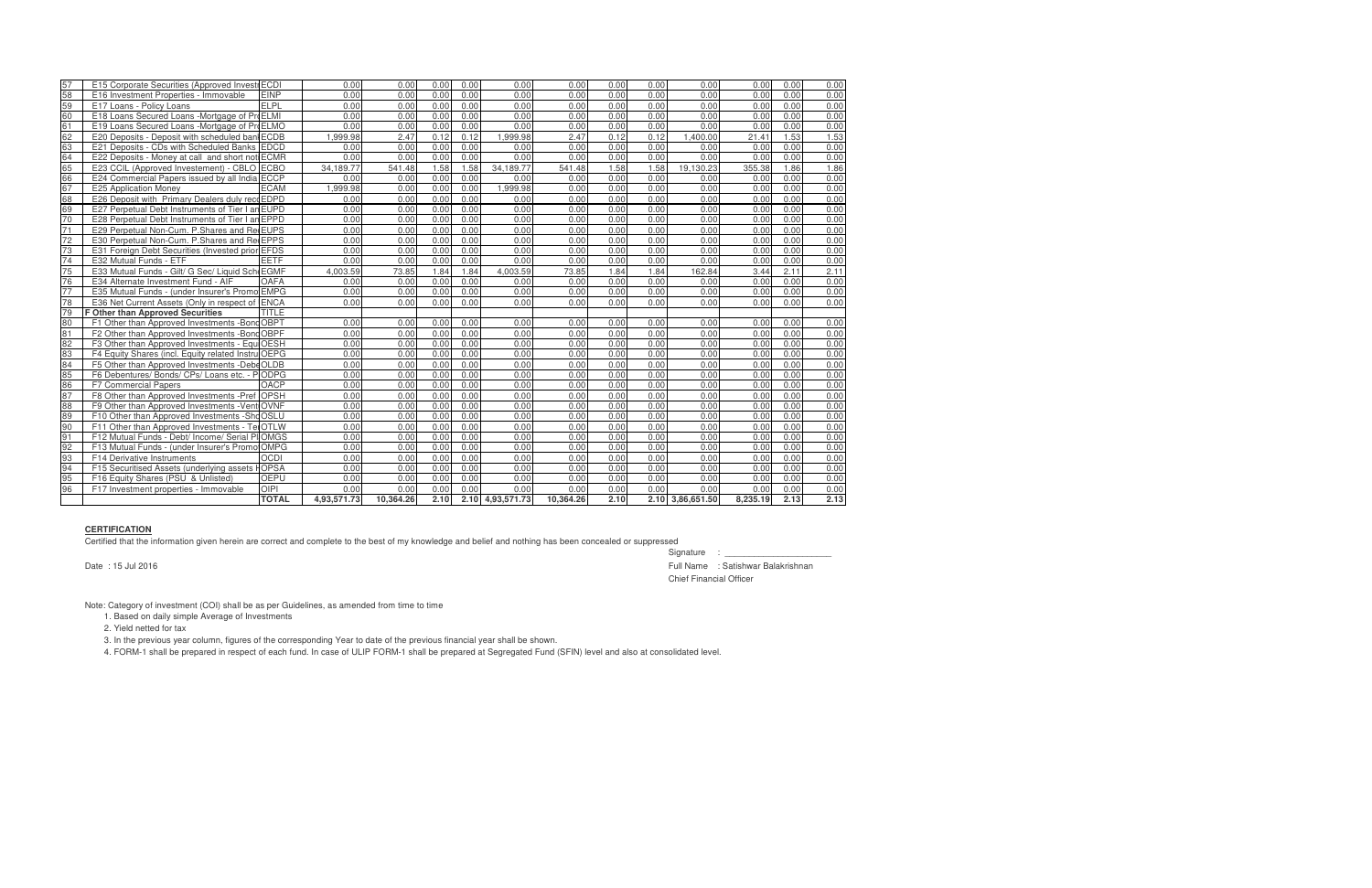## **Form 1 (Read with Regulation 10) Name of the Insurer : IndiaFirst Life Insurance Company Limited Registration Number :143 Dated 05th Nov 2009 Statement as on :30 Jun 2016 Name of the Fund: ULIP Name of the Fund: ULIP**

**Periodicity of Submission : Quarterly** 100

**No. Category of Investment Investment Income on Investment Gross Yield Ne Yield Investment Income on Investment Gross Yield Net Yield Inve (Rs) (Rs) % % (Rs) (Rs) % % (Rs) (Rs) % % 4 Central Government Securities** TITLE<br>
A1 Central Government Bonds CGSB 2 A1 Central Government Bonds CGSB 262,936.84 1,653.56 2.63 2.63 2.63 62,936.84 1,653.56 2.63 2.63 2.63 62,797.19 (274.72) (0.44) (0.44) 3 A2 Special Deposits CSPD 0.00 0.00 0.00 0.00 0.00 0.00 0.00 0.00 0.00 0.00 0.00 0.00 4 A3 Deposit under Sec 7 of Insurance Act, 1938 CDSS 0.00 0.00 0.00 0.00 0.00 0.00 0.00 0.00 0.00 0.00 0.00 0.00 5 | A4 Treasury Bills 30,835.39 | 532.75 | 1.73 | 532.75 | 1.73 | 1.73 | 30,052.46 | 588.66 | 1.96 | 1.96 | 1.96 **B Government Securities / Other Approved TITLE** 7 B1 Central Government Guaranteed Loans/ Special/ N CGSL on-SLR Bonds 1,672.11 37.90 2.27 2.27 1,672.11 37.90 2.27 2.27 2,805.62 77.10 2.75 2.75 8 B2 State Government Bonds/ Development Loans SGGB0.00 0.00 0.00 0.00 0.00 0.00 0.00 0.00 0.00 0.00 0.00 0.00 9 B3 State Government Guaranteed Loans SGGL 155.75 4.20 2.69 2.69 155.75 4.20 2.69 2.69 155.00 1.97 1.27 1.27 10 B4 Other Approved Securities (excluding Infrastructur SGOA e Investments) 0.00 0.00 0.00 0.00 0.00 0.00 0.00 0.00 0.00 0.00 0.00 0.00 11 B5 Guaranteed Equity SGGE 0.00 0.00 0.00 0.00 0.00 0.00 0.00 0.00 0.00 0.00 0.00 0.00 12 **C Housing and Loans to State Govt for hou** TITLE **in All C1 Loans to State Govt** for Housing **in Fight** SH 13 C1 Loans to State Govt. for Housing HLSH 0.00 0.00 0.00 0.00 0.00 0.00 0.00 0.00 0.00 0.00 0.00 0.00 14 C2 Loans to State Govt. for Fire Fighting Ed HLSF 15 C3 Term Loan - HUDCO/NHB/Institutions accredited by HTLH NHB 0.00 0.00 0.00 0.00 0.00 0.00 0.00 0.00 0.00 0.00 0.00 0.00 16 C4 Commercial Papers - NHB/Institutions accredited by HTLN NHB 0.00 0.00 0.00 0.00 0.00 0.00 0.00 0.00 0.00 0.00 0.00 0.00 17 C5 Housing - Securitised Assets ( Approved Investment) HMBS 0.00 0.00 0.00 0.00 0.00 0.00 0.00 0.00 0.00 0.00 0.00 0.00 18 C6 Bonds/ Debentures/ CPs/ Loans - Prom 19 C7 Bonds/Debentures issued by HUDCO HTHD 0.00 0.00 0.00 0.00 0.00 0.00 0.00 0.00 0.00 0.00 0.00 0.00 C8 Bonds/Debentures issued by NHB/ Institutions accredit HTDN 21 C9 Bonds/Debentures issued by Authority constituted un HTDA der any Housing/Building scheme approved by Central/St 0.00 0.00 ate/any Authority or Body constituted by Central/Stat 0.00 0.00 0.00 e Act. 0.00 0.00 0.00 0.00 0.00 0.00 0.00 C10 Bonds/Debentures issued by HUDCO 23 C11 Bonds/Debentures issued by NHB/ Institutions accredition according to the bond of the bond of the bond of the bond of the bond of the bond of the bond of the bond of the bond of the bond of the bond of the bond of C12 Bonds/Debentures issued by Authority HFDA **D Infrastructure Investments** TITLE 26 D1 Infrastructure - Other Approved SecuritiesISAS 0.00 0.00 0.00 0.00 0.00 0.00 0.00 0.00 0.00 0.00 0.00 0.00 27 D2 Infrastructure - PSU - Equity shares - QuITPE | | 1,137.89 1,137.89 221.83 19.49 19.49 19.49 19.49 19.49<br>28 D3 Infrastructure - Corporate Securities - EdITCE | 1,137.89 208.95 23.94 23.94 23.94 23.94 23.94 23.94 23.9 28 D3 Infrastructure - Corporate Securities - Eq ITCE 29 D4 Infrastructure - PSU - Equity Shares - Unquoted IENQ 0.00 0.00 0.00 0.00 0.00 0.00 0.00 0.00 0.00 0.00 0.00 0.00 30 D5 Infrastructure - Equity and Equity Relate IEUQ 31 D6 Infrastructure - Equity and Equity Related Instr IEPG uments (Promoter Group) 0.00 0.00 0.00 0.00 0.00 0.00 0.00 0.00 0.00 0.00 0.00 0.00 32 D7 Infrastructure - Securitised Assets (Appr IESA 33 D8 Infrastructure - Debenture/ Bonds/ CPs/ Loans - Pr IDPG omoter Group 0.00 0.00 0.00 0.00 0.00 0.00 0.00 0.00 0.00 0.00 0.00 0.00 34 D9 Infrastructure - PSU - Debentures/ Bond IPTD 35 D10 Infrastructure - PSU - CPs IPCP 0.00 0.00 0.00 0.00 0.00 0.00 0.00 0.00 0.00 0.00 0.00 0.00 36 D11 Infrastructure - Other Corporate Securities- Deb ICTD entures/ Bonds 4,783.36 197.52 4.13 4.13 4,783.36 197.52 4.13 4.13 519.58 8.20 1.58 1.58 37 D12 Infrastructure - Other Corporate Securities - CP ICCP s 0.00 0.00 0.00 0.00 0.00 0.00 0.00 0.00 0.00 0.00 0.00 0.00 38 D13 Infrastructure - Term Loans (with Charge) ILWC 0.00 0.00 0.00 0.00 0.00 0.00 0.00 0.00 0.00 0.00 0.00 0.00 39 D14 Infrastructure - PSU - Debentures/ BondsIPFD 0.00 0.00 0.00 0.00 0.00 0.00 0.00 0.00 0.00 0.00 0.00 0.00 10 D15 Infrastructure - Other Corporate Securi<sup>ICFD</sup> 41 D16 Infrastructure - Bonds |ILBI | 1,037.72| 24.30| 2.34| 1,037.72| 24.30| 2.34| 2.34| 1,026.57| (2.01)| (0.20)| (0.20) **E Approved Investment Subject To Exposu TITLE** 43 E1 PSU - (Approved Investment)-Equity Sh EAEQ 1 = 16,619.16 1,637.71 9.85 9.85 9.85 16,619.16 1,637.71 9.85 9.85 18,<br>44 E2 Corporate Securities (Approved Investm EACE 1 = 1,28,181.88 9,922.84 7.74 7.74 7.74 1,28,181.88 44 E2 Corporate Securities (Approved Investment Securities (Approved Investment Securities (Approved Investments)<br>45 E3 PSU-(Approved Investments) -Equity Shett PE 1,28,181.88 9,922.84 7.74 7.74 7.74 1,28,181.88 9,922.84 7 45 E3 PSU-(Approved Investments) -Equity Shares -quote ETPE d 0.00 0.00 0.00 0.00 0.00 0.00 0.00 0.00 0.00 0.00 0.00 0.00 46 E4 Corporate Securities (Approved Investmet CTCE 47 E5 Corporate Securities (Approved Investment ) -Equ EENQ ity Unquoted 0.00 0.00 0.00 0.00 0.00 0.00 0.00 0.00 0.00 0.00 0.00 0.00 48 E6 PSU - Equity Shares - Unquoted 49 E7 Equity Shares - Companies incorporated outside In EFES dia (invested prior to IRDA Regulations) 0.00 0.00 0.00 0.00 0.00 0.00 0.00 0.00 0.00 0.00 0.00 0.00 50 **E8 Equity Shares (incl. Equity related Instru EEPG** 51 E9 Corporate Securities - Bonds - Taxable EPBT 0.00 0.00 0.00 0.00 0.00 0.00 0.00 0.00 0.00 0.00 0.00 0.00 E10 Corporate Securities - Bonds - Tax freeEPBF 53 E11 Corporate Securities (Approved Investment ) -Pr EPNQ ef Shares 0.00 0.00 0.00 0.00 0.00 0.00 0.00 0.00 0.00 0.00 0.00 0.00 54 E12 Corporate Securities (Approved Investre ECIS and the company of the company of the corporate Securities (Approved Investre ECIS and the company of the company of the company of the company of the company of the comp 55 E13 Corporate Securities (Approved Investment ) -De ECOS bentures 13,430.18 349.46 2.60 2.60 13,430.18 349.46 2.60 2.60 14,991.12 101.57 0.68 0.68 E14 Corporate Securities - Debentures/ Bor EDPG **Category Code Current Quarter Year To Date(Current Year) Year To Date(Current Year)** 

## (Rs in Lacs)

|              | <b>Year to date(Previous Year)</b> |              |              |
|--------------|------------------------------------|--------------|--------------|
|              | stment Income on                   | <b>Gross</b> | <b>Net</b>   |
|              | <b>Investment</b>                  | Yield        | Yield        |
| (Rs)         | (Rs)                               | $\%$         | ℅            |
|              |                                    |              |              |
| 797.19       | (274.72)                           | (0.44)       | (0.44)       |
| 0.00         | 0.00                               | 0.00         | 0.00         |
| 0.00         | 0.00                               | 0.00         | 0.00         |
| 052.46       | 588.66                             | 1.96         | 1.96         |
|              |                                    |              |              |
| 805.62       | 77.10                              | 2.75         | 2.75         |
| 0.00         | 0.00                               | 0.00         | 0.00         |
| 155.00       | 1.97                               | 1.27         | 1.27         |
| 0.00         | 0.00                               | 0.00         | 0.00         |
| 0.00         | 0.00                               | 0.00         | 0.00         |
|              |                                    |              |              |
| 0.00         | 0.00                               | 0.00         | 0.00         |
| 0.00         | 0.00                               | 0.00         | 0.00         |
| 0.00         | 0.00                               | 0.00         | 0.00         |
| 0.00         | 0.00                               | 0.00         | 0.00         |
| 0.00         | 0.00                               | 0.00         | 0.00         |
| 0.00         | 0.00                               | 0.00         | 0.00         |
| 0.00         | 0.00                               | 0.00         | 0.00         |
| 480.30       | 75.84                              | 0.66         | 0.66         |
| 0.00         | 0.00                               | 0.00         | 0.00         |
| 0.00         | 0.00                               | 0.00         | 0.00         |
| 0.00         | 0.00                               | 0.00         | 0.00         |
| 0.00         | 0.00                               | 0.00         | 0.00         |
|              |                                    |              |              |
| 0.00         | 0.00                               | 0.00         | 0.00         |
| 457.73       | (70.95)                            | (4.87)       | (4.87)       |
| 171.96       | (385.88)                           | (12.17)      | (12.17)      |
| 0.00         | 0.00                               | 0.00         | 0.00         |
| 0.00         | 0.00                               | 0.00         | 0.00         |
| 0.00         | 0.00                               | 0.00         | 0.00         |
| 0.00         | 0.00                               | 0.00         | 0.00         |
| 0.00         | 0.00                               | 0.00         | 0.00         |
| 560.75       | 64.84                              | 0.37         | 0.37         |
| 0.00         | 0.00                               | 0.00         | 0.00         |
| 519.58       | 8.20                               | 1.58         | 1.58         |
| 0.00         | 0.00                               | 0.00         | 0.00         |
| 0.00         | 0.00                               | 0.00         | 0.00         |
| 0.00         | 0.00                               | 0.00         | 0.00         |
| 0.00         | 0.00                               | 0.00         | 0.00         |
| 026.57       | (2.01)                             | (0.20)       | (0.20)       |
| 361.03       | 299.58                             | 1.63         | 1.63         |
| 739.43       | (1, 484.23)                        | (0.92)       | (0.92)       |
| 0.00         | 0.00                               | 0.00         | 0.00         |
|              |                                    |              |              |
| 0.00<br>0.00 | 0.00<br>0.00                       | 0.00<br>0.00 | 0.00<br>0.00 |
| 0.00         | 0.00                               | 0.00         | 0.00         |
| 0.00         | 0.00                               | 0.00         | 0.00         |
| 643.12       | (64.50)                            | (10.03)      | (10.03)      |
| 0.00         | 0.00                               | 0.00         | 0.00         |
| 0.00         | 0.00                               | 0.00         | 0.00         |
| 0.00         | 0.00                               | 0.00         | 0.00         |
| 0.00         | 0.00                               | 0.00         | 0.00         |
| 991.12       | 101.57                             | 0.68         | 0.68         |
| 0.00         | 0.00                               | 0.00         | 0.00         |
|              |                                    |              |              |